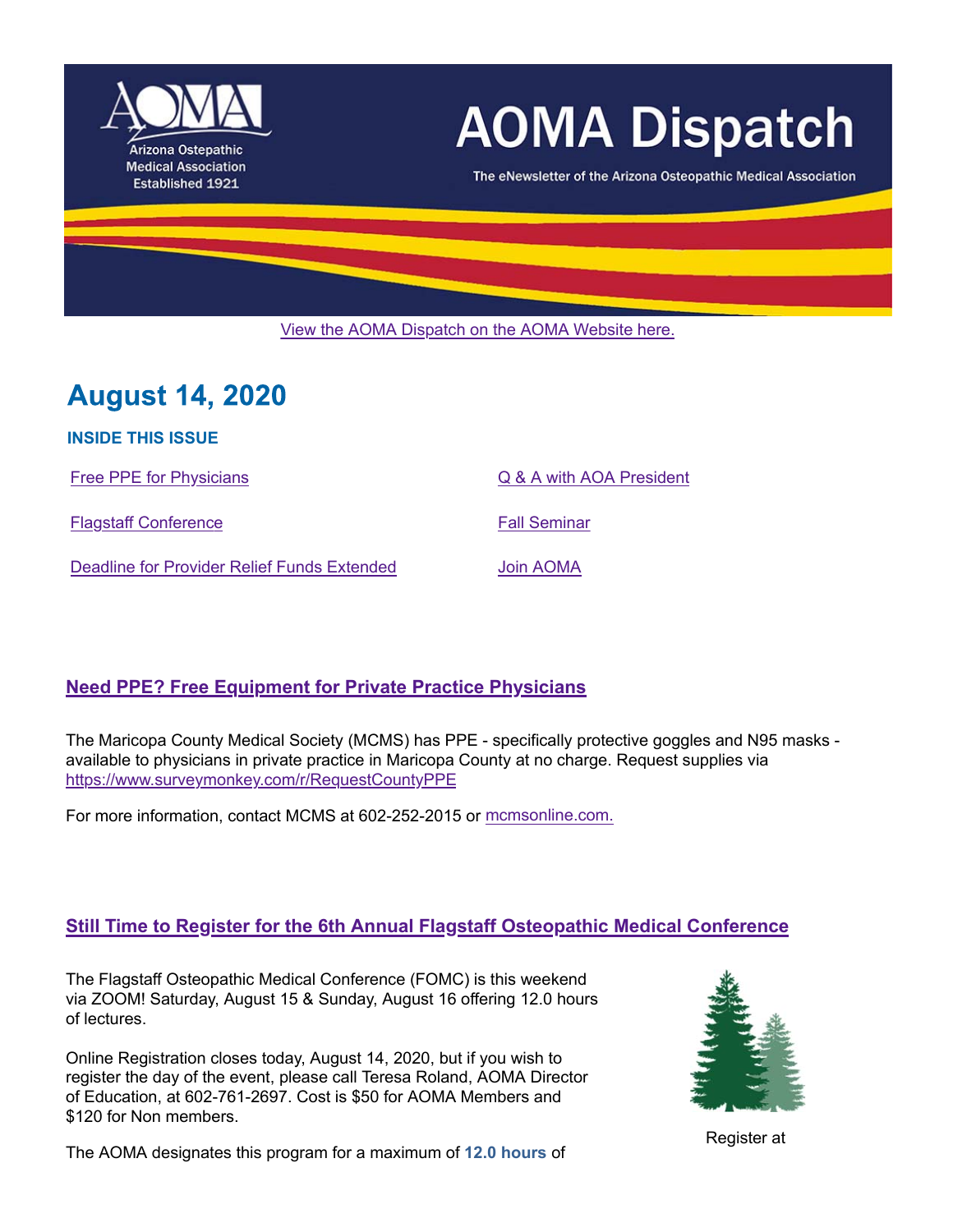## **HHS Extends Deadline to Apply for Provider Relief Funds to Aug. 28**

The U.S. Department of Health and Human Services (HHS) is offering a second extension of the application period for Medicaid and CHIP providers to apply for payments from the Provider Relief Fund (PRF). The new deadline for applications is **Friday, August 28, 2020.**

Further, HHS announced that, starting on August 10, providers who received automatic payments from the general distribution (the initial \$30 billion from the PRF that HHS distributed based on Medicare FFS utilization) and did not apply to receive additional funds at that time will be given another opportunity to apply. This reopened application period will last from August 10 to August 28. This should allow providers who received nominal payments to apply and receive the intended total payment of two percent of patient revenue.

The following HHS links provide additional information and resources to assist providers.

#### **Fact Sheet**

The Health Resources & Services Administration (HRSA) released a Fact Sheet for Medicaid and CHIP Providers that is now available on the Provider Relief Fund website.

#### **Recorded Webcast**

A recording of a June 25 webcast is available at https://www.hhs.gov/coronavirus/cares-act-provider-relieffund/for-providers/index.html.

#### **Frequently Asked Questions (FAQs)**

In order to better address provider's most important concerns, HRSA has updated their FAQs to address common questions, including those submitted during the previous webcasts. The FAQs include expanded information on eligibility, application, payment process, and more.

#### **Application Instructions**

Medicaid and CHIP Provider Distribution Instructions and the Medicaid and CHIP Provider Distribution Application Form are available at hhs.gov/providerrelief. HRSA recommends downloading and reviewing these documents to help providers complete the process through the Enhanced Provider Relief Fund Payment Portal.

#### **Additional Information**

For additional information, please call the Provider Support Line at (866) 569-3522; for TTY, dial 711. Hours of operation are 7 a.m. to 10 p.m. Central Time, Monday through Friday. Service staff members are available to provide real-time technical assistance, as well as service and payment support.

### **Q & A with AOA President Thomas Ely, DO**

AOA President Thomas L. Ely, DO, FACOFP, FAAFP recently sat down with Healio Primary Care to discuss his presidential agenda, which includes protecting and ensuring that the osteopathic philosophy and practice continues well into the future. Read his interview here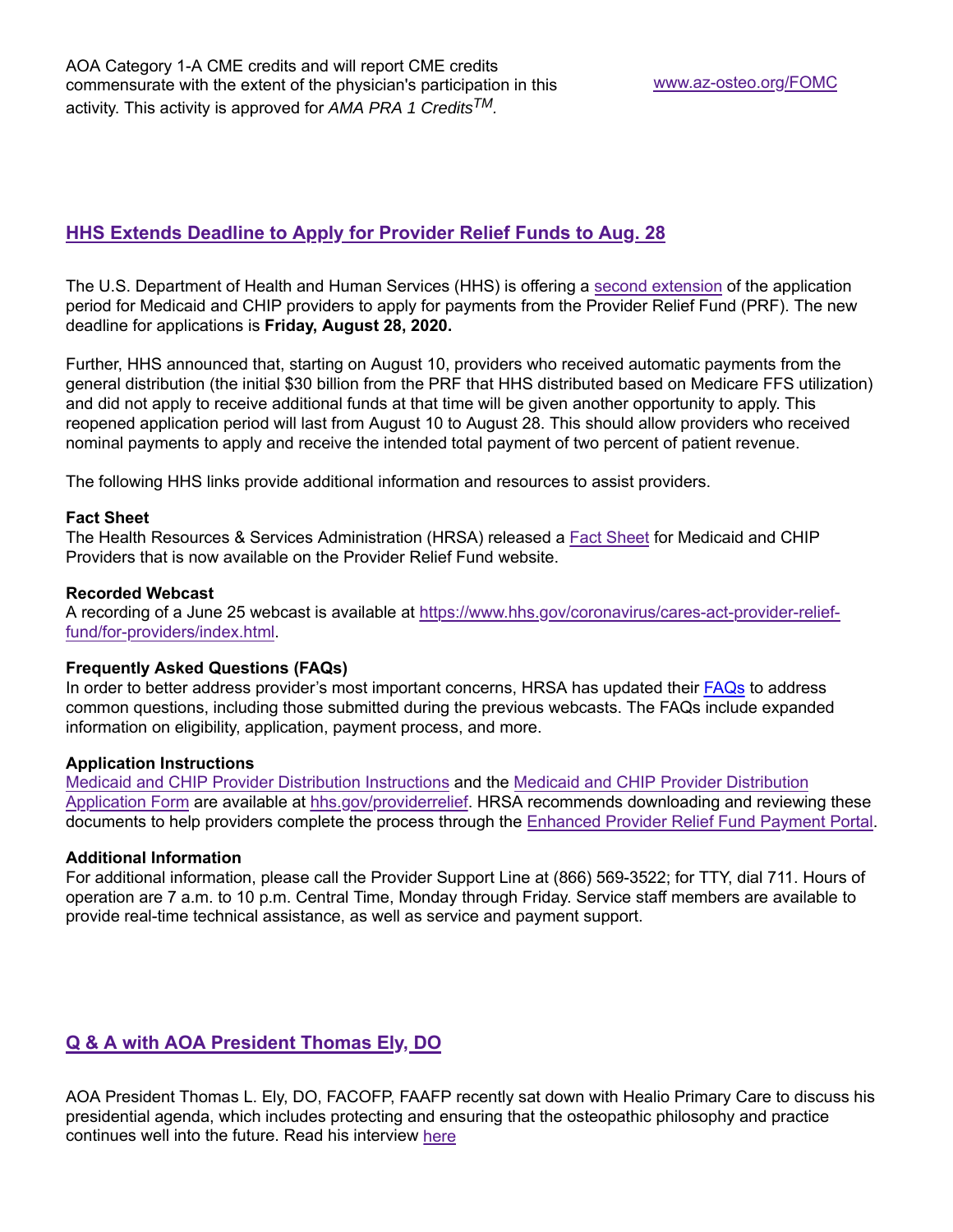# **AOMA 40th Annual Fall Seminar - Livestreaming!**

Plan to attend the new and improved AOMA 40th Annual Fall Seminar

- **Expanded two and one-half days: November 6-8, 2020**
- **CME hours available increased to 20**
- **Virtual livestreaming event**

The theme for the Seminar is **Come Together and Dig On!** AOMA designates this program for 20.0 hours of AOA Category 1-A CME credits and will report CME credits commensurate with the extent of the physician's participation in this activity. This activity is approved for *AMA PRA Category 1 creditsTM.* Application will be filed for AAFP prescribed credits. Full agenda is pending.

**Save \$100!** Register online by October 6, 2020 at www.az-osteo.org/Fall2020





**Patients are Looking for YOU!**

Join AOMA

#### **Not an AOMA Member?**

Join today and be a part of the 99-year tradition of the Arizona Osteopathic Medical Association!

**Arizona Vaccine NewsFirefox**